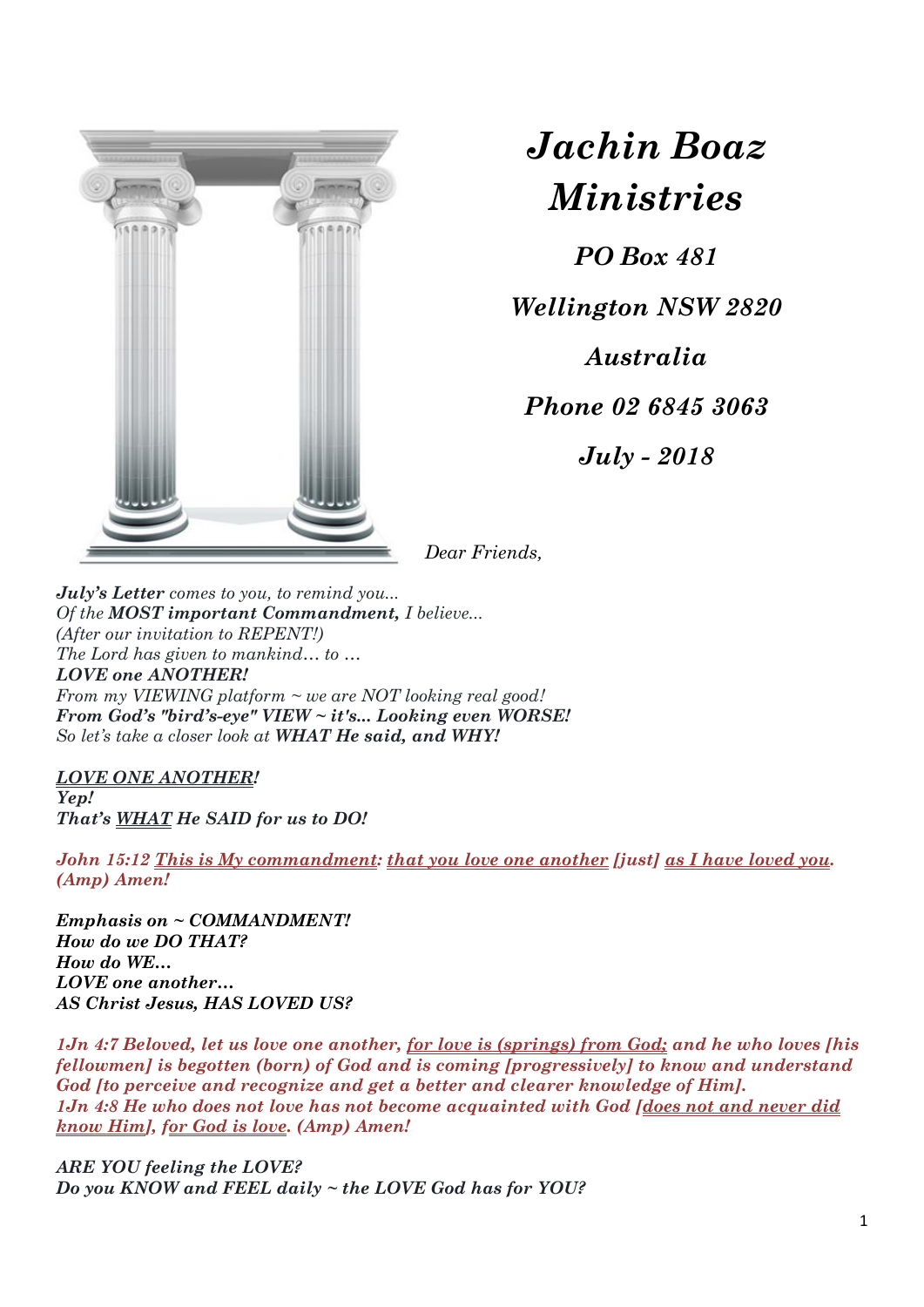## *Are you AWARE of His Holy Spirit PRESENCE? Have you HEARD Him; BELIEVED Him; RECEIVED Him; and laid CLAIM to His PROMISES, for your LIFE?*

*Do you have unanswered questions RE … The behaviour and actions of OTHERS ~ toward you? Their LOVE ~ or LACK thereof? OR… YOUR OWN actions and behaviours ~ toward God and OTHERS?*

*Are there things that YOU KNOW, are NOT morally, ethically, and/or spiritually correct, and in LINE with, The Word of God… but you DO "IT" or say "IT"… anyway? Your ~ LOVE ~ or LACK thereof? Spiritual AUDIT time ~ here, right now!!!!!*

*John 4:24 God is a Spirit (a spiritual Being) and those who worship Him must worship Him in spirit and in truth (reality). (Amp) Amen!*

*God is a Spirit… Did you HEAR THAT? And …they that worship Him …MUST worship Him in Spirit and in TRUTH! How do you DO THAT? You MUST be born again. BORN ANEW ~ by the Spirit of God, and KNOW His Holy Spirit's INDWELLING, so that you can RECOGNIZE Him as a Spiritual Being; and interact with Him INTIMATELY… Just as LOVERS know to DO! ARE YOU a SPIRITUAL Being? Do You RECOGNIZE His INDWELLING presence? Your spirit ~ MUST be moved upon by the Holy Spirit ~ or it is NOT WORSHIP ~ which God will ACCEPT. He MUST KNOW your name ~ and you MUST KNOW and recognize, His VOICE. Selah! He (Jesus) went on to say…*

*John 14:6 Jesus said to him, I am the Way and the Truth and the Life; no one comes to the Father except by (through) Me. John 14:7 If you had known Me [had learned to recognize Me], you would also have known My Father… (Amp) Amen!*

*Jesus made it VERY CLEAR… that without your KNOWING Him… (Learned to RECOGNIZE Him, INTIMATELY)… you would be ETERNALLY …LOST; DECEIVED and DEAD! Selah! But He also has given us many instructions as to WHAT it is… That constitutes the ANTIDOTE for… Our AIMLESS meandering through life… and our… DECEPTION and DELUSION… Which causes our spiritual DEATH… Both NOW and ETERNALLY! He (Jesus) made it VERY CLEAR … via the Psalmist David… and Matthew, his disciple… when they wrote these verses relating to … WHO it is, that ~ WILL SEE God.*

*Psalms 24:4 He who has clean hands and a pure heart, who has not lifted himself up to falsehood or to what is false, nor sworn deceitfully. [Matt. 5:8.] ……… and in……….*

*Matthew 5:8 Blessed (happy, enviably fortunate, and spiritually prosperous--possessing the happiness produced by the experience of God's favour and especially conditioned by the revelation of His grace, regardless of their outward conditions) are the pure in heart, for they shall see God! [Ps. 24:3, 4.] (Amp) Amen!*

*There is ONE very IMPORTANT thing we need take notice of here …*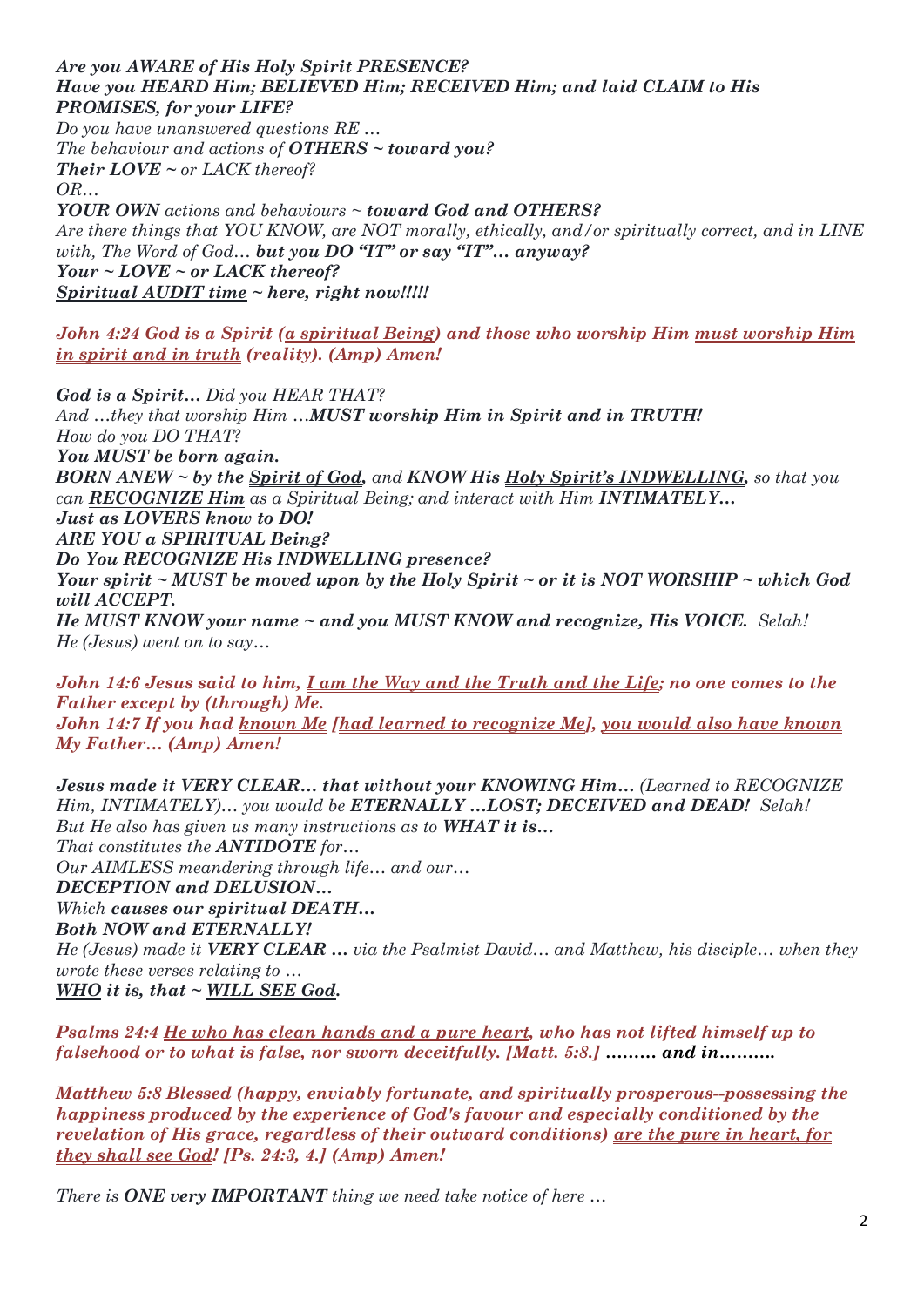*LOVE ~ is a COMMANDMENT! It is NOT a suggestion! And His COMMANDMENT to LOVE, both God and Man, comes with conditions that are the by-product, of our OBEDIENCE, via LOVE. Those by-products are ~ CLEAN HANDS and a PURE HEART! Otherwise known as ~ HOLINESS! And HOLINESS is NEVER overlooked by God… For it IS, INDEED ~ God-in-us! His REFLECTION ~ emanating FROM US… And THROUGH US! Thank You Jesus!*

*God was very precise, about His COMMANDMENTS to us, and the consequences of our ~ OBEYING, or DIS-obeying them! And we have documented evidence, of the consequences, of NOT abiding by His terms and conditions, RE ~ our LIFE; BOTH ~ HERE (our present reality) and in ETERNITY!*

*He said ~ He WILL NOT be MOCKED!* 

*Gal 6:7 Do not be deceived and deluded and misled; God will not allow Himself to be sneered at (scorned, disdained, or mocked by mere pretensions or professions, or by His precepts being set aside.) [He inevitably deludes himself who attempts to delude God.] For whatever a man sows, that and that only is what he will reap. (Amp) Amen!*

*There are SERIOUS repercussions for MOCKING God, in our WILFUL DISOBEDIENCE. And our DISOBEDIENCE is ALWAYS a result of our SELFISH spirit of PRIDE. The "SELF" in us, that just REFUSES to YIELD ~ to our Awesome God, in a spirit of HUMILITY.*

*It is WILLFUL, DEFIANT, REBELLIOUSNESS! We simply REFUSE to DIE to SELF!* 

*We are SO puffed up with our OWN importance, that we cannot even recognise ~ our OWN ERROR. We have bought the devil's LIE, and have been DECEIVED by him, and consequently… BLINDED by him, to the TRUTH of God's Word. And NOTE here… One CANNOT be DECEIVED without FIRST ~ KNOWING the TRUTH! For DECEPTION… is simply ~ REJECTION of the TRUTH!* 

*Selah! (A PAUSE and PONDER moment for you).*

*And SO ~ I ask you … Please DO your spiritual STOCK TAKE, and REPENT ~ IF necessary; and get yourself RIGHT with God. For, the Scripture also says…*

*Heb 9:27 And just as it is appointed for [all] men once to die, and after that the [certain] judgment,* 

*Heb 9:28 Even so it is that Christ, having been offered to take upon Himself and bear as a burden the sins of many once and once for all, will appear a second time, not to carry any burden of sin nor to deal with sin, but to bring to full salvation those who are [eagerly, constantly, and patiently] waiting for and expecting Him. (Amp) Amen!*

*Yes! Here is the VERY REASON … WHY ~ We NEED to OBEY… His COMMANDMENT to LOVE God, with ALL of our HEART… And to LOVE one Another! WE ARE RUNNING OUT of TIME ~ for He indeed, He is preparing, to COME AGAIN!*